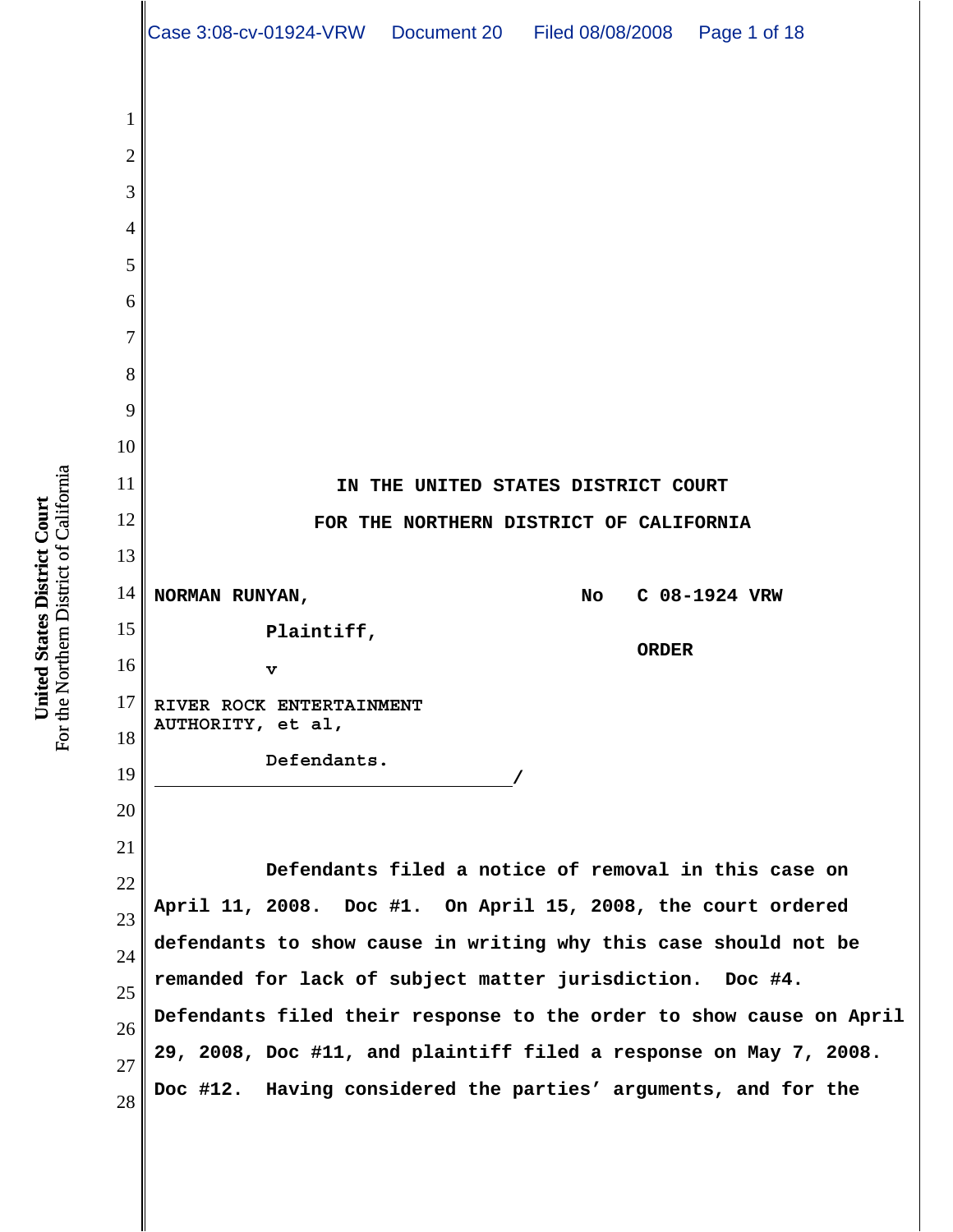1 2 **reasons discussed below, the court REMANDS this case to the Sonoma County superior court.**

**I**

5 6 7 8 9 10 11 12 13 **On March 7, 2008, plaintiff Norman Runyan filed a complaint for damages in the Sonoma County superior court against River Rock Entertainment Authority ("RREA"), River Rock Casino, Harvey Hopkins and fifty Doe defendants. Doc #1-3 at 9. The complaint alleges four state-law causes of action: breach of contract, wrongful termination in violation of public policy, intentional interference with contract and intentional infliction of emotional distress. Doc #1-3 at 9. The complaint does not allege any federal causes of action.**

14 15 16 17 18 19 20 21 22 23 24 25 26 27 28 **According to the complaint, Runyan served as chief operations officer of defendants RREA and RRC beginning in 2002. Doc #1-3 at 9 ¶2. From November 8, 2005 through April 13, 2006, Runyan was the acting chief executive officer and general manager of RREA. Doc #1-3 at 11 ¶9. RREA is a government instrumentality of the Dry Creek Rancheria Band of Pomo Indians of California ("the Tribe"), a federally recognized Indian tribe. Doc #1-3 at 11 ¶13. Pursuant to the Indian Gaming Regulatory Act of 1988 ("IGRA"), 25 USC § 2701 et seq, and the compact between the Tribe and the State of California, RREA owns and operates the River Rock Casino, a Class III gaming facility located on the Tribe's reservation. Doc #1-3 at 11-12 ¶¶11, 14. Defendant Harvey Hopkins is the Tribe's Chairman and a member of the RREA Board of Directors. Doc #1-3 at 10 ¶3. Hopkins served as RREA's Chairperson from November 20, 2004 to July 14, 2006. Doc #1-3 at 10 ¶3.** 

3

4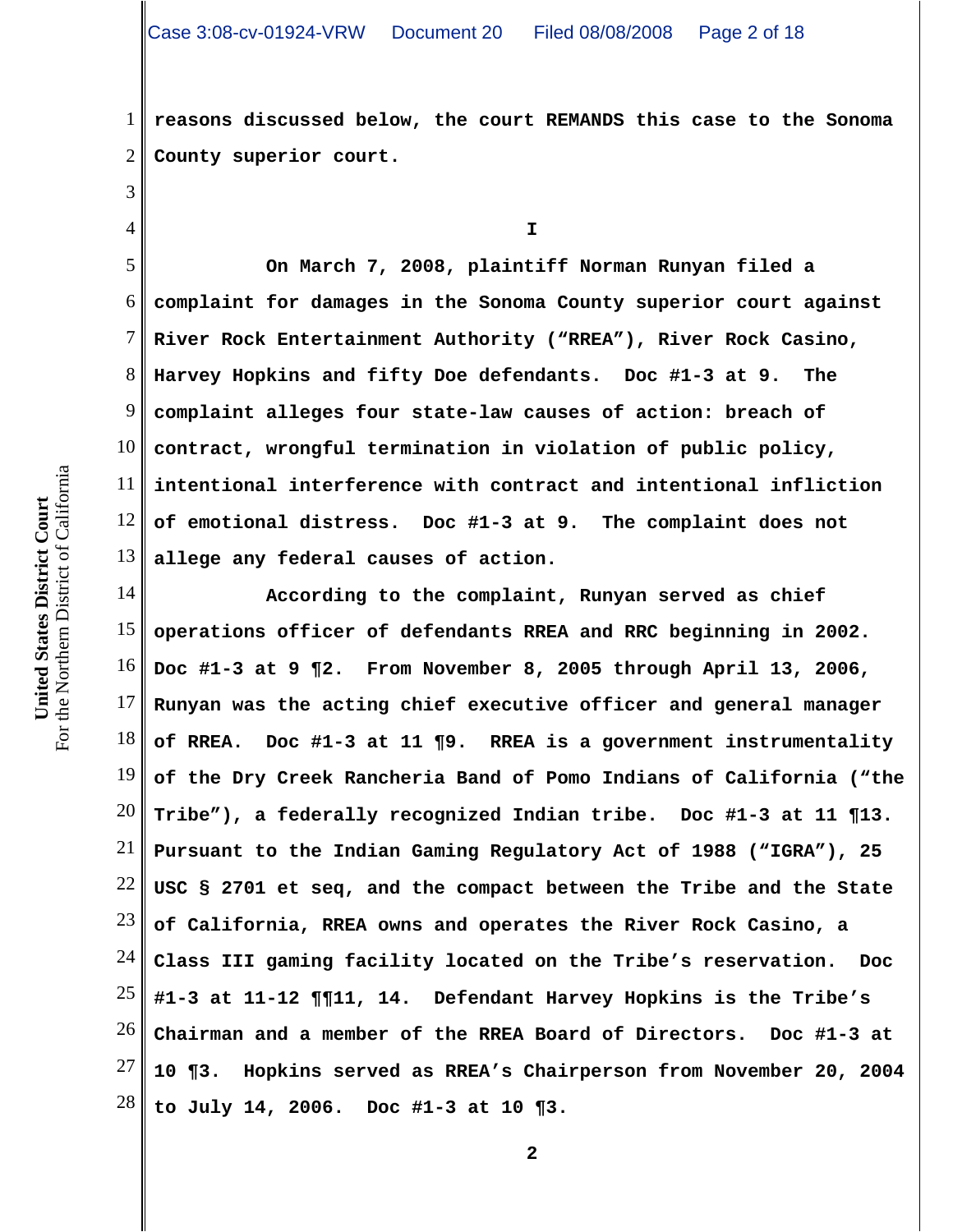1 2 3 4 5 6 7 8 9 10 11 12 13 14 15 16 17 18 19 20 21 22 **According to the complaint, defendants forced Runyan to resign his employment under threat of immediate termination on November 14, 2007. Doc #1-3 at 16 ¶34. According to Runyan, in 2003, RREA sold notes in a private placement pursuant to Regulation 144A of the Securities Act of 1933. Doc #1-3 at 12 ¶16. The notes were issued under an indenture that prohibited certain self-dealing transactions. See Doc #1-3 at 12 ¶¶16-19. According to the complaint, Hopkins engaged in systematic violations of the indenture and Exchange Act Rules 13a-15(e), 17 CFR § 240.13a-15(e), and 15d-15(e), 17 CFR § 240.15d-15(e), "by controlling the activities, developmental and otherwise, of RREA to his own financial and pecuniary benefit, and contrary to the benefit of RREA, the Tribe, and the members, agents, officers and employees of RREA." Doc #1-3 at 14 ¶21. Runyan alleges that he repeatedly opposed Hopkins's improper actions through communications with the RREA Board and that he demanded an independent audit of RREA's activities. Doc #1-3 at 16 ¶¶30-32. According to Runyan, defendants retaliated against him by forcing his resignation on "false and pretextual grounds." Doc #1-3 at 16 ¶33. The stated grounds for the decision by defendants to force Runyan to resign was Runyan's "prospective petition for protection under Chapter 13, Title 11, United States Code." Doc #1-3 at 18 ¶46.**

23 24 25 26 27 28 **Although the complaint does not allege any federal causes of action, one of Runyan's causes of action, "wrongful, constructive termination in violation of public policy," Doc #1-3 at 17, is based on Runyan's allegation that the stated reason for his constructive termination was his "prospective petition" for bankruptcy. Doc #1-3 at 18 ¶46. Runyan alleges that terminating**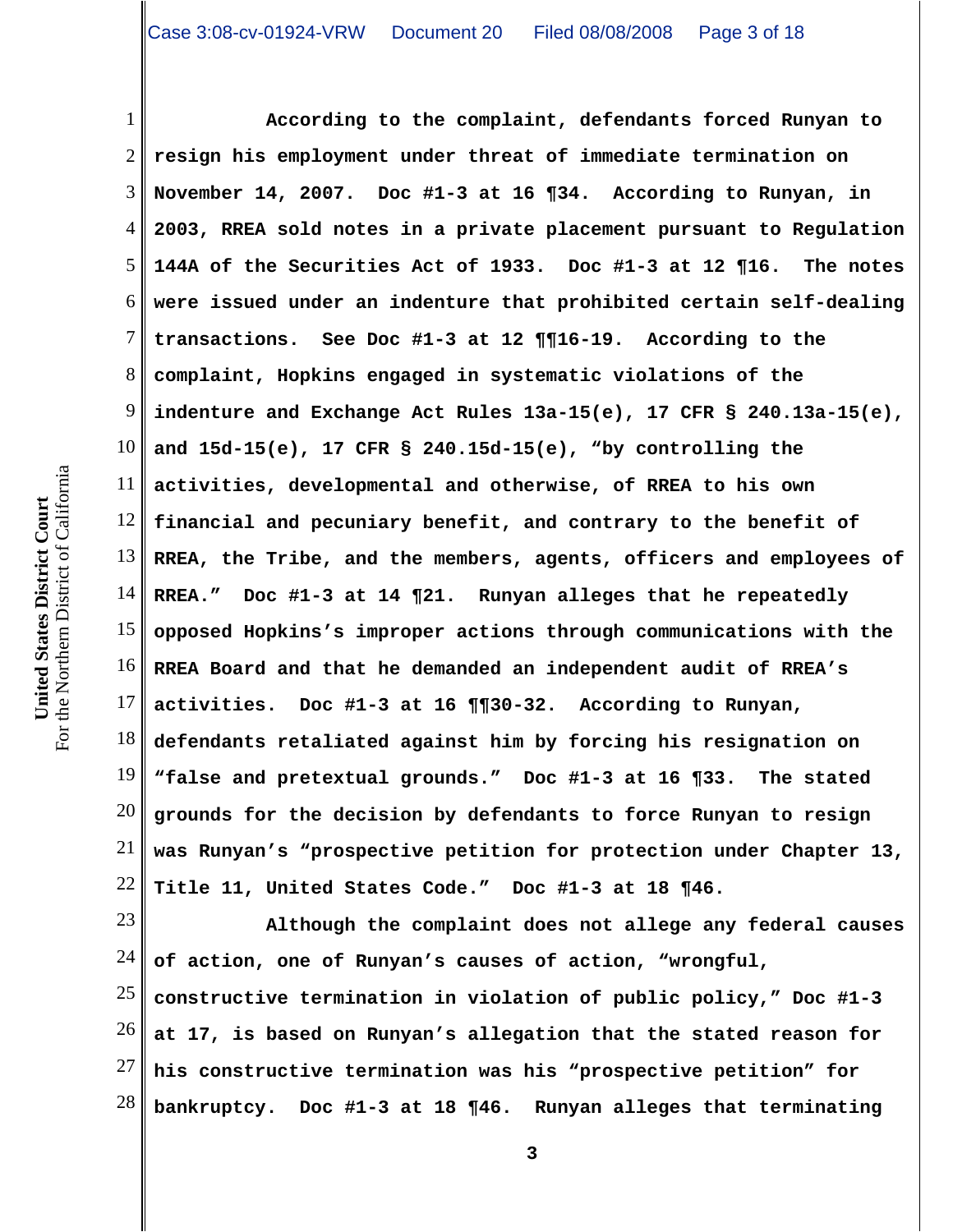1 2 3 4 5 6 7 8 9 10 11 12 13 14 15 **him for this reason was a violation of public policy established by 11 USC § 525, which prohibits discrimination by employers against individuals who are or have been bankruptcy debtors. Doc #1-3 at 18 ¶¶47-49. In addition, Runyan alleges that his termination was a "direct result of his opposition to the continuous and systematic violations by Hopkins of the terms and conditions of Securities and Exchange Act, Rule 13a-15(e), 15d-15(e), which opposition constituted protected activity under applicable law." Doc #1-3 at 18 ¶50. Runyan's complaint does not allege any public policies derived from state law as bases for his claim, but in his response to the order to show cause, Runyan argues that to prove his claim, he "need only prove that a 'nexus' exists between the termination and the employee's protected activity relating to one or more the [sic] public policies referenced in the Complaint, but not necessarily limited to those public policies \* \* \*." Doc #12 at 5.**

**On April 11, 2008, defendants removed the state court**

For the Northern District of California For the Northern District of California United States District Court **United States District Court**

16

17

18

**4**

19 20 21 22 23 24 25 26 27 28 **defendants stated the following grounds for federal jurisdiction: 6. This action is a civil action of which this Court has original jurisdiction under 28 USC § 1331, and is one which may be removed to this Court by defendants pursuant to the provisions of 28 USC § 1441(b) because plaintiff's Complaint arises under federal law in that it expressly and necessarily turns on interpretations of fundamental questions of federal law, including the Tribal-State Gaming Compact between the Dry Creek Rancheria Band of Pomo Indians and the State of California \* \* \*, the Securities Exchange Act of 1934, 15 USC § 78a et seq, and the Bankruptcy Act, 11 USC § 525. 7. This case further arises under federal law because the relief sought is predicated on subject matters committed exclusively to federal jurisdiction, namely an alleged violation of the Securities Exchange Act, which is exclusively committed to federal jurisdiction under 15 USC § 78 aa and/or Rule 10b-5 thereunder, and an interpretation of the Compact, which is exclusively committed to federal jurisdiction under the Indian Gaming**

**action to this court. Doc #1. In their notice of removal,**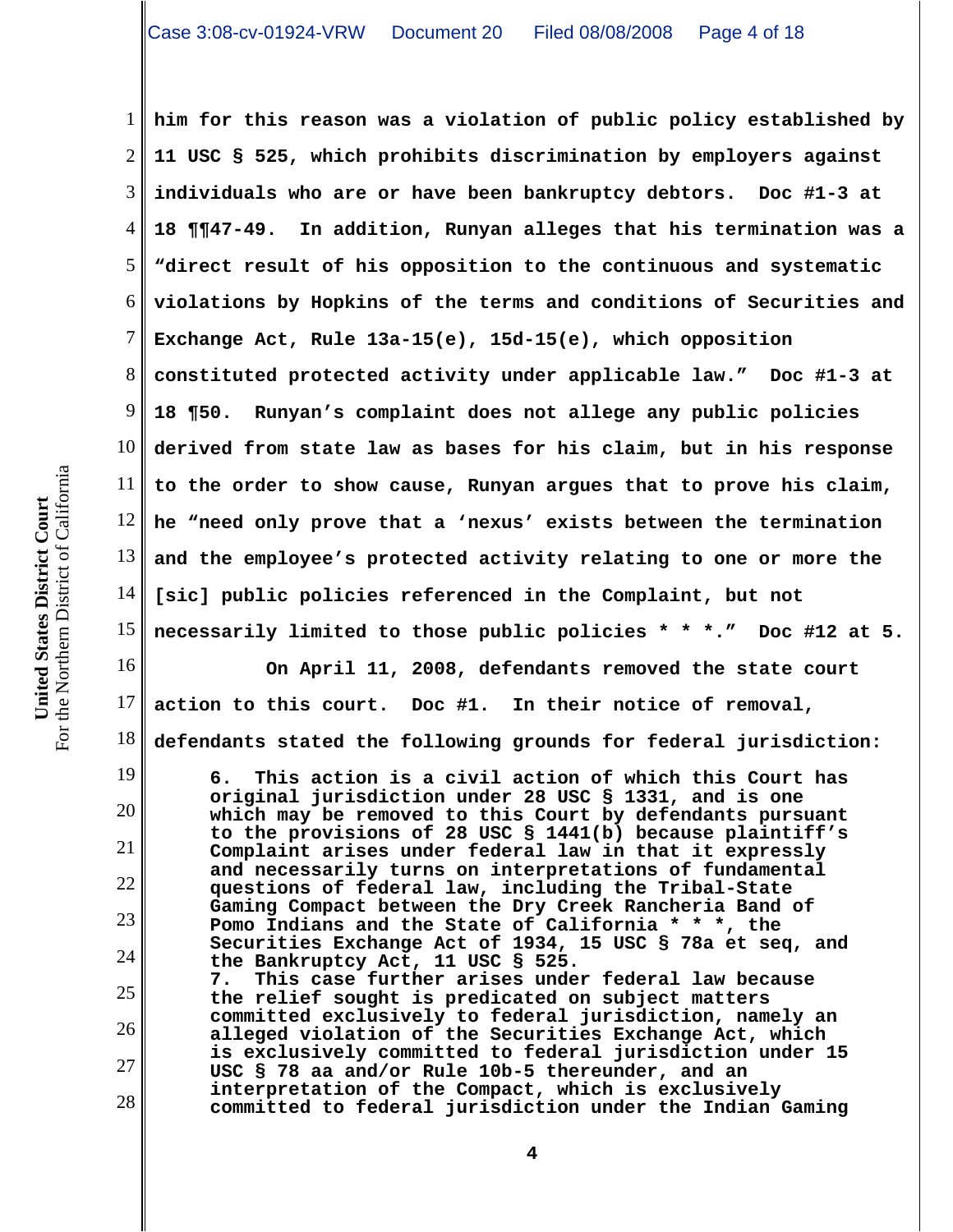**Regulatory Act, 25 USC § 2710 et seq. Doc #1 at 2-3.**

For the Northern District of California For the Northern District of California United States District Court **United States District Court**

1

2

3

4

**II**

5 6 7 8 9 10 11 12 13 14 15 16 17 18 19 20 21 22 23 **"Any civil action of which the district courts have original jurisdiction founded on a claim or right arising under the Constitution, treaties or laws of the United States shall be removable without regard to the citizenship or residence of the parties." 28 USC § 1441(b). "The burden of establishing federal jurisdiction is on the party seeking removal, and the removal statute is strictly construed against removal jurisdiction." Prize Frize Inc v Matrix Inc, 167 F3d 1261, 1265 (9th Cir 1999). There is a strong presumption against removal, Gaus v Miles, Inc, 980 F2d 564, 566 (9th Cir 1992), and if there is any doubt as to the right of removal in the first instance, "federal jurisdiction must be rejected." Duncan v Stuetzle, 76 F3d 1480, 1485 (9th Cir 1996). "Subject matter jurisdiction cannot be established by consent of the parties, and a lack of subject matter jurisdiction is a non-waivable defect." Gibson v Chrysler Corp, 261 F3d 927, 948 (9th Cir 2001). "Thus, the court can, in fact must, dismiss a case when it determines that it lacks subject matter jurisdiction, whether or not a party has a filed a motion." Page v City of Southfield, 45 F3d 128, 133 (6th Cir 1995).**

24 25 26 27 28 **"The presence or absence of federal question jurisdiction is governed by the 'well-pleaded complaint rule,' which provides that federal jurisdiction exists only when a federal question is presented on the face of the plaintiff's properly pleaded complaint." Sacramento Metropolitan Air Quality Management Dist v**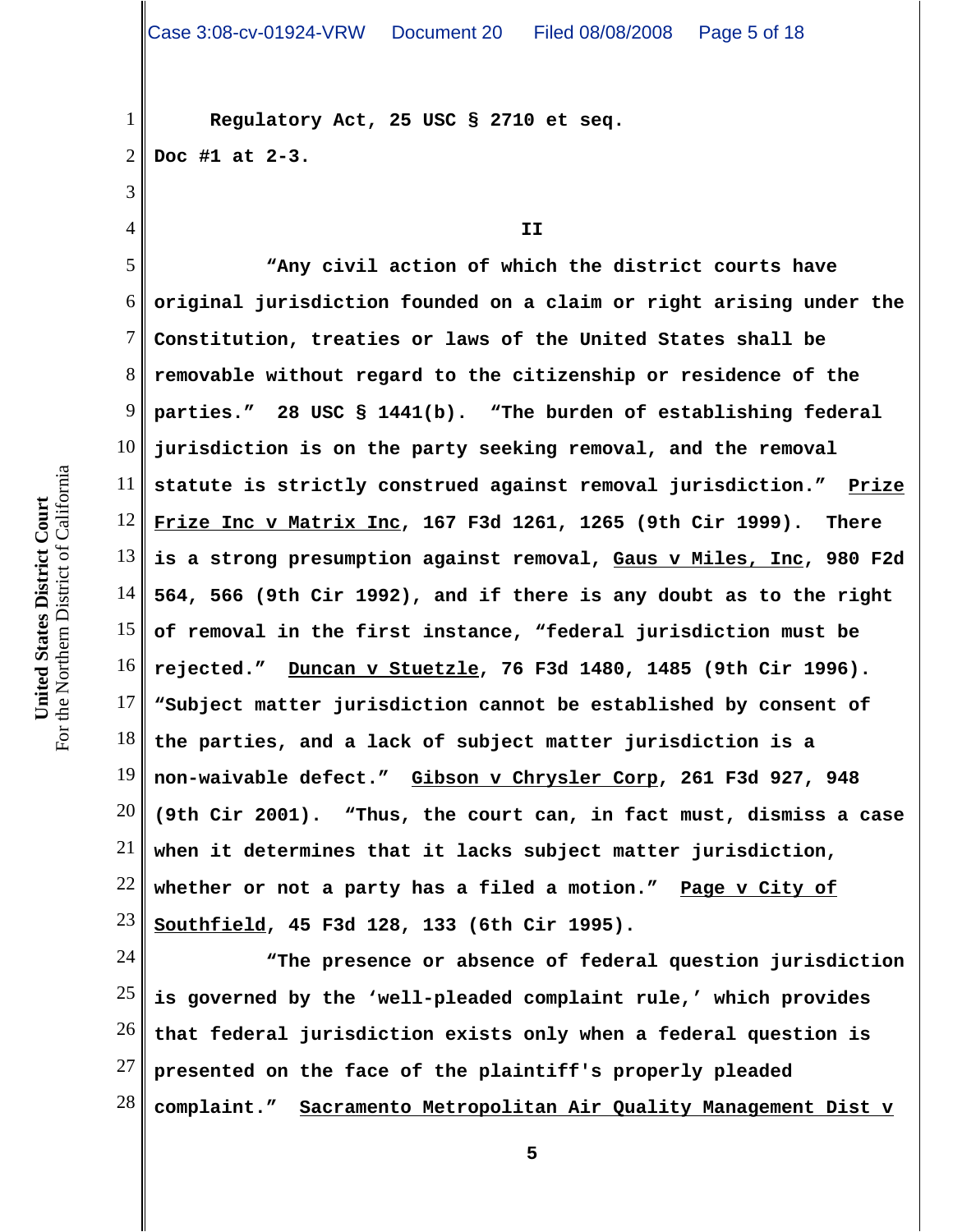1 2 3 4 5 6 7 8 9 10 11 12 **United States, 215 F3d 1005, 1014 (9th Cir 2000). "A defense is not part of a plaintiff's pleaded statement of his or her own claim." Lockyer v Dynegy, Inc, 375 F3d 831, 838 (9th Cir 2004). Accordingly, "a case may not be removed on the basis of a federal defense, including the defense of preemption, even if the defense is anticipated in the plaintiff's complaint and both parties concede that the federal defense is the only question truly at issue." Caterpillar, Inc v Williams, 482 US 386, 392 (1987). Three related doctrines – complete preemption, the artful pleading doctrine and the substantial federal question doctrine – may allow federal question jurisdiction over a cause of action that is nominally based on state law.**

13 14 15 16 17 18 19 20 21 22 23 24 25 26 27 28 **"A corollary to the well-pleaded complaint rule – one that gives content to 'well-pleaded' – is the doctrine of complete preemption." In re National Security Agency Telecommunications Records Litig, 483 F Supp 2d 934, 928 (ND Cal 2007)(Walker, J). Under the complete preemption doctrine, when the preemptive force of a statute is so strong that it "completely preempt[s]" an area of state law, the federal law displaces a plaintiff's state-law claim and the state claim is considered, from its inception, a federal claim that arises under federal law. Valles v Ivy Hill Corp, 410 F3d 1071, 1075 (9th Cir 2005). Put simply, the test for complete preemption "is whether Congress clearly manifested an intent to convert state law claims into federal-question claims." Ansley v Ameriquest Mortgage Co, 340 F3d 858, 862 (9th Cir 2003)(citing Wayne v DHL Worldwide Express, 294 F3d 1179, 1184 (9th Cir 2002). Complete preemption arises only in "extraordinary" situations. DHL Worldwide Express, 294 F3d at 1184.**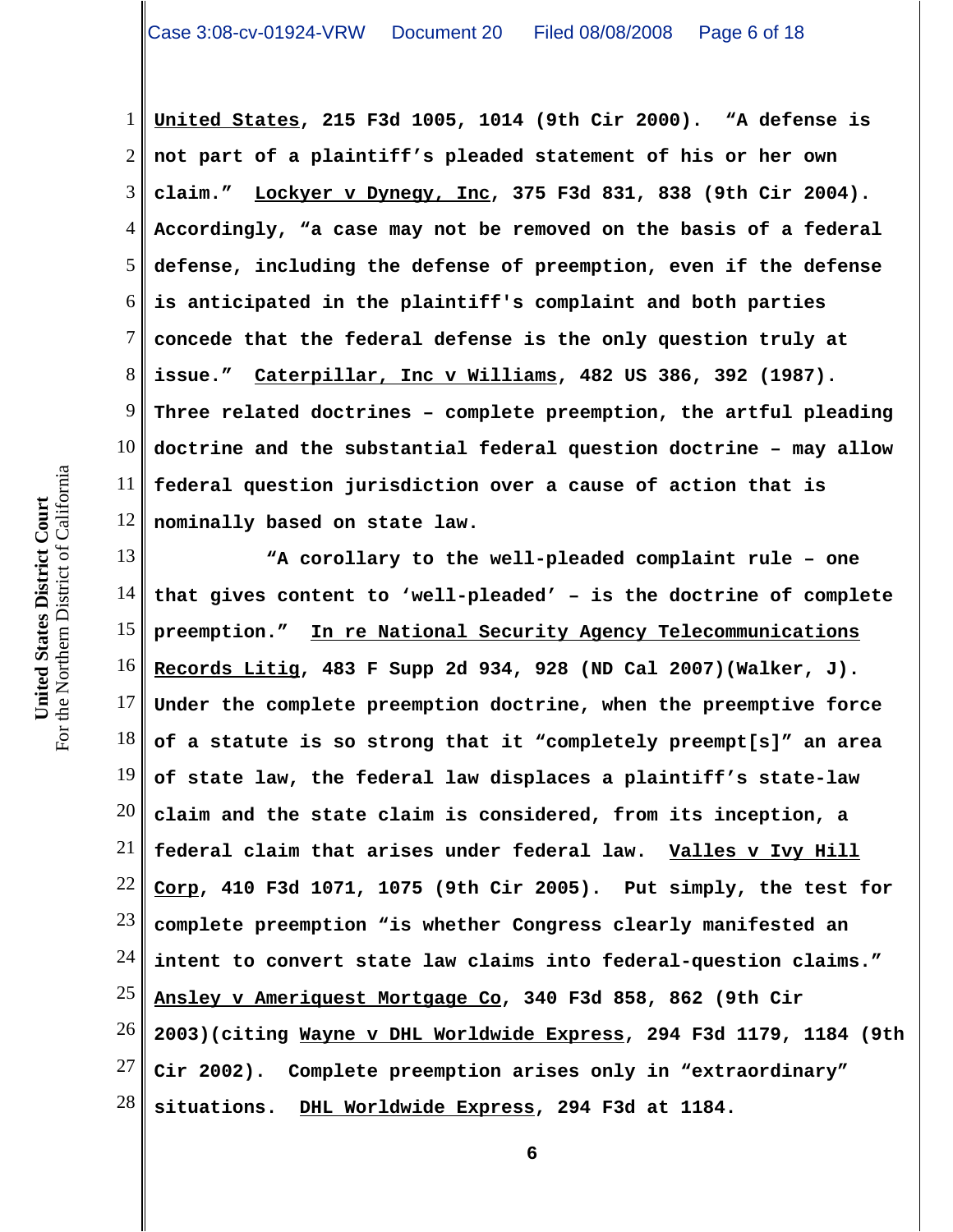1 2 3 4 5 6 7 **Another corollary to the well-pleaded complaint rule is the artful pleading doctrine. It "provides that although the plaintiff is the master of his own pleadings, he may not avoid federal jurisdiction by omitting from the complaint allegations of federal law that are essential to the establishment of his claim." Lippitt v Raymond James Financial Services, Inc, 340 F3d 1033, 1041 (9th Cir 2003).**

8 9 10 11 12 13 14 15 **Finally, even if the complete preemption and artful pleading doctrines do not apply, federal jurisdiction "may still lie if 'it appears that some substantial, disputed question of federal law is a necessary element of one of the well-pleaded state claims[.]'" Rains v Criterion Systems, Inc, 80 F3d 339, 345 (9th Cir 1996)(quoting Franchise Tax Bd of California v Construction Laborers Vacation Trust for Southern California, 463 US 1, 13 (1983).**

16 17 18 19 **In this case, defendants predicate federal jurisdiction on the complete preemption and substantial federal question doctrines. Defendants do not argue that jurisdiction is proper under the artful pleading doctrine.**

**III**

22 23 24 25 26 27 28 **Defendants make three main arguments in favor of federal jurisdiction under these two doctrines. First, defendants argue that Runyan's wrongful termination in violation of public policy claim is completely preempted by federal law. Doc #11 at 10-14. Next, defendants argue that the wrongful termination in violation of public policy claim necessarily depends on the Bankruptcy Code and the Exchange Act. Doc #11 at 14-16. Finally, defendants argue**

20

21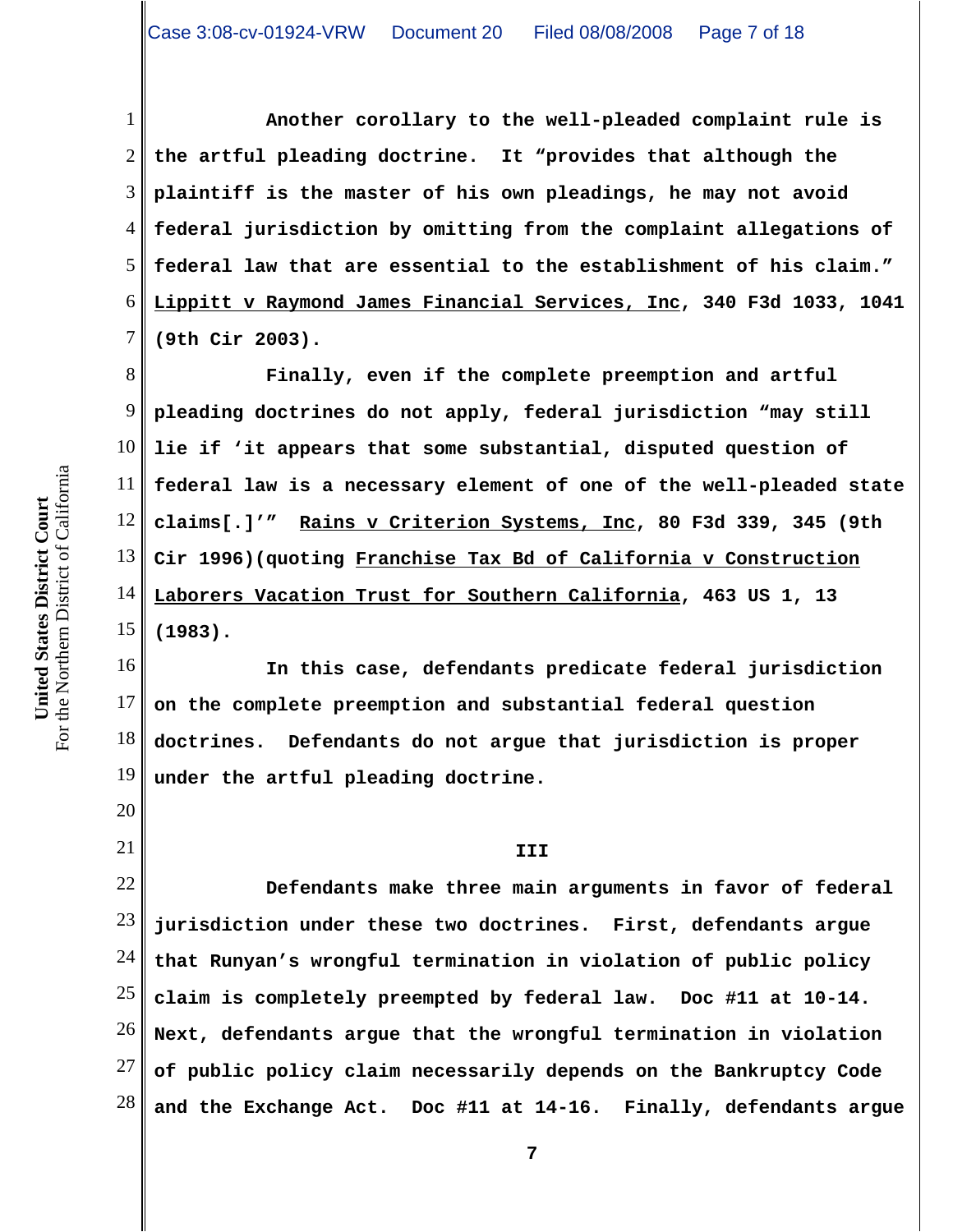1 2 3 **that Runyan's complaint necessarily implicates the tribal-state compact, the IGRA and federal common law. Doc #11 at 17-19. The court addresses each argument in turn.**

For the Northern District of California For the Northern District of California United States District Court **United States District Court**

4

5

**A**

6 7 8 9 10 11 12 13 14 15 16 17 18 19 20 21 22 23 24 25 **Defendants' contend that the IGRA, 25 USC § 2701 et seq, and regulations issued thereunder completely preempt Runyan's state-law claims. Doc #11 at 10-15. As discussed above, complete preemption arises only in "extraordinary circumstances," DHL Worldwide Express, 294 F3d at 1184, in which Congress has "clearly manifested an intent to convert state law claims into federal-question claims." Ansley, 340 F3d at 862. If a federal statute lacks express preemption language, as does the IGRA, "the analysis focuses upon factors such as the 'structure and purpose' of the relevant statutes; whether they contain 'complex, detailed, and comprehensive provisions' that 'create a whole system under federal control' and whether there exist 'extensive federal remedies.'" In re National Security Agency, 483 F Supp 2d at 939 (citing In re Miles, 430 F3d 1083, 1088 (9th Cir 2005)). And even if federal law completely preempts some areas of state law, "[o]nly those claims that fall within the preemptive scope of the particular statute, or treaty, are considered to make out federal questions \* \* \*." Gaming Corp of America v Dorsey & Whitney, 88 F3d 536, 543 (8th Cir 1996)(citing Metropolitan Life Ins Co v Taylor, 481 US 58, 64-66 (1987)).**

26 27 28 **Defendants cite no authority holding that IGRA completely preempts generally applicable state employment laws in federally regulated Indian casinos. Indeed, it appears that no court has so**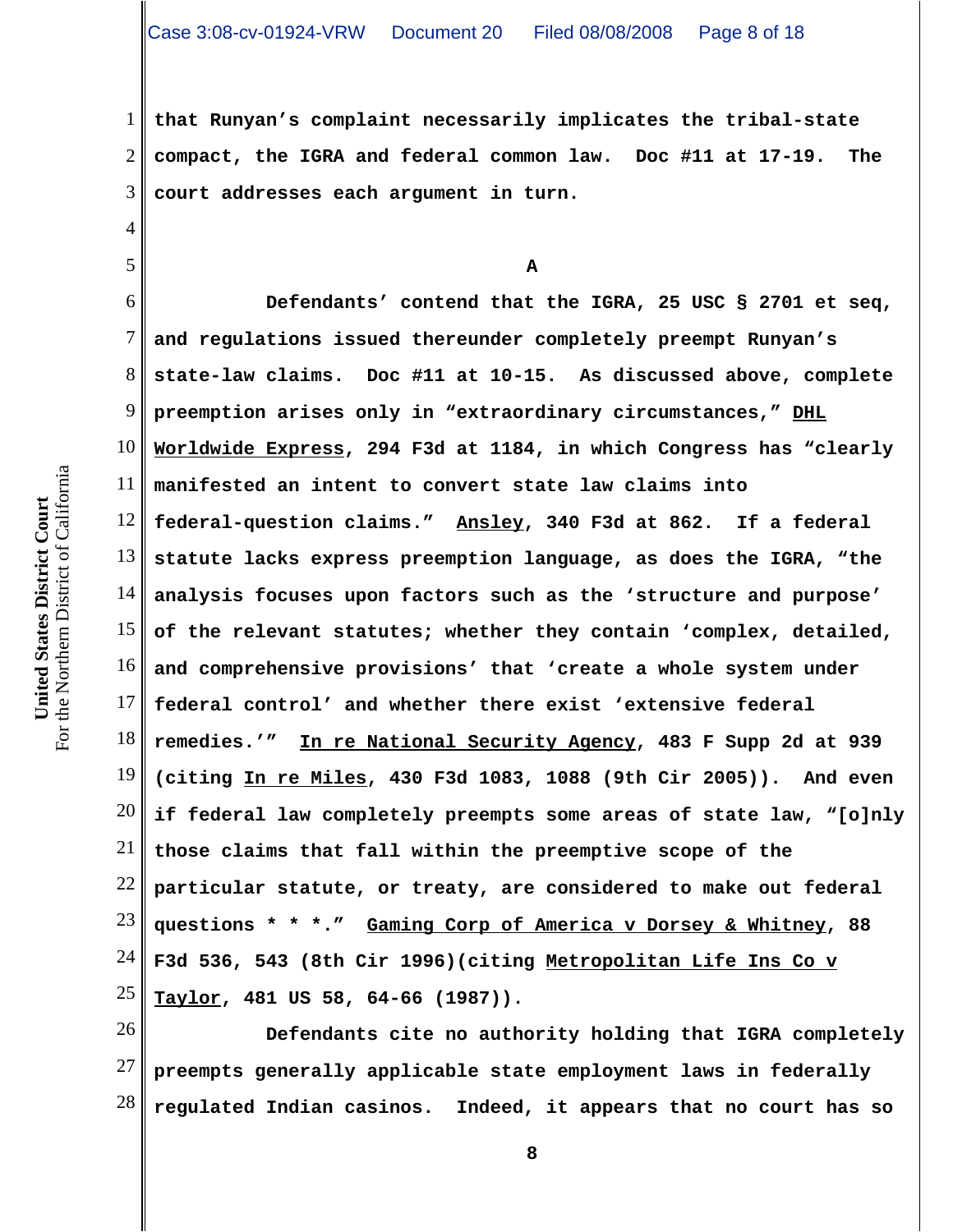1 2 3 4 5 6 7 8 9 10 11 12 13 14 15 16 **held. Defendants instead rely on an Eighth Circuit case holding that the IGRA completely preempts state regulation of Indian gaming. See Doc #11 at 12; Gaming Corp, 88 F3d 536 (8th Cir 1996). In Gaming Corp, two casino management companies brought state-law claims against the attorneys of an Indian tribe after the tribe denied their application for a permanent gaming license and terminated their management contract. Gaming Corp, 88 F3d at 540. After examining the IGRA, which establishes guidelines for licensing of gaming activities and management contracts, see generally 25 USC §§2710, 2711, and the IGRA's legislative history, the Eighth Circuit held that "[a]ny claim which would directly affect or interfere with a tribe's ability to conduct its own licensing process should fall within the scope of complete preemption." Gaming Corp, 88 F3d at 549. In reaching this decision, the Eighth Circuit relied on a Senate committee report stating that:**

**[IGRA] is intended to expressly preempt the field in the governance of gambling activities on Indian lands. Consequently, Federal courts should not balance competing Federal, State, and tribal interests to determine the extent to which various gaming activities are allowed.**

20 21 **S Rep No 446, 100th Cong, 2d Sess 6 (1988), reprinted in 1988 USCCAN 3071, 3076.**

22 23 24 25 26 27 28 **But the Ninth Circuit has not held that the IGRA completely preempts state law and it is not clear that the Ninth Circuit would do so; in Cabazon Band of Mission Indians v Wilson, 37 F3d 430 (9th Cir 1994), the court examined the Senate Report quoted above, see Cabazon, 37 F3d at 434, and analyzed the question whether IGRA preempts state taxation of offtrack betting on Indian reservations by balancing federal, tribal and state interests.** 

17

18

19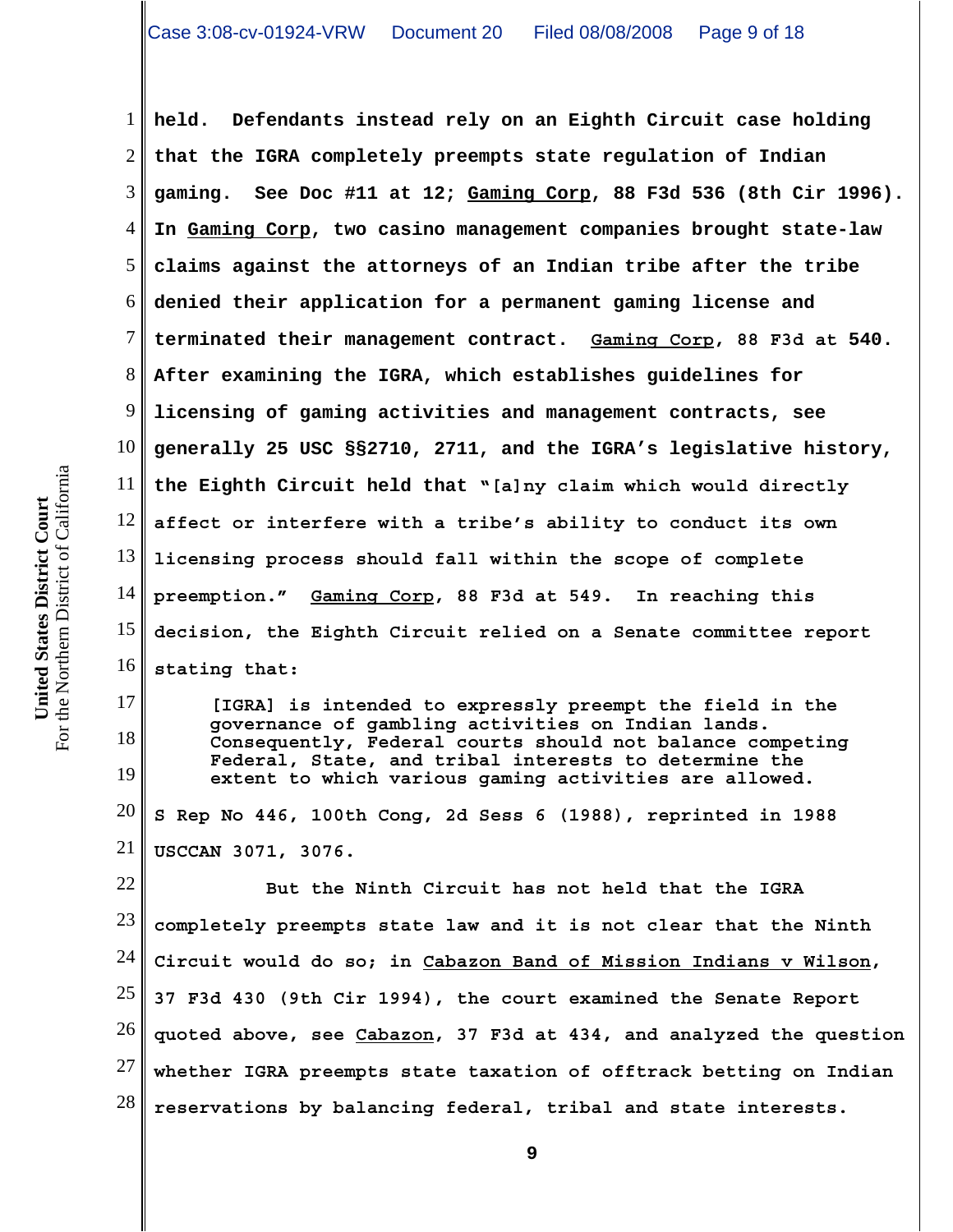1 2 3 4 5 6 7 8 9 **Cabazon, 37 F3d at 433-35. Although the court did not address the question, such balancing would not have been necessary if the court had concluded that IGRA completely preempted state law. See also Confederated Tribes of Siletz Indians of Oregon v Oregon, 143 F3d 481, 486 n7 (9th Cir 1998)(quoting the same passage of the Senate Report recited above and rejecting tribe's argument that state public records law is preempted by IGRA because "the application of Oregon law here has no effect on the determination 'of which gaming activities are allowed.'").**

10 11 12 13 14 15 16 17 18 19 20 21 22 23 24 25 26 27 28 **But even if the Ninth Circuit were to adopt Gaming Corp's holding that "[a]ny claim which would directly affect or interfere with a tribe's ability to conduct its own licensing process should fall within the scope of complete preemption," Gaming Corp, 88 F3d at 549, it is far from clear that the state law at issue here – generally applicable employment and contract claims – fall within the scope of the complete preemption doctrine. The claims in Gaming Corp stemmed from the failure of the tribe to grant permanent gaming licenses to casino management companies; they clearly affected the tribe's ability to conduct its own licensing process. That is not the case with Runyan's claims. Defendants cite a portion of IGRA that requires tribes to set standards for employment whereby individuals whose "prior activities, criminal record, if any, or reputation, habits and associations pose a threat to the public interest or to the effective regulation of gambling \* \* \*." 25 USC § 2710(b)(2)(F)(ii)(II); see also 25 USC § 2710(d)(2)(A) (making quoted provision applicable to Class III gaming). But this is hardly a "complex, detailed, and comprehensive provision[]," In re Miles, 430 F3d at 1088. While**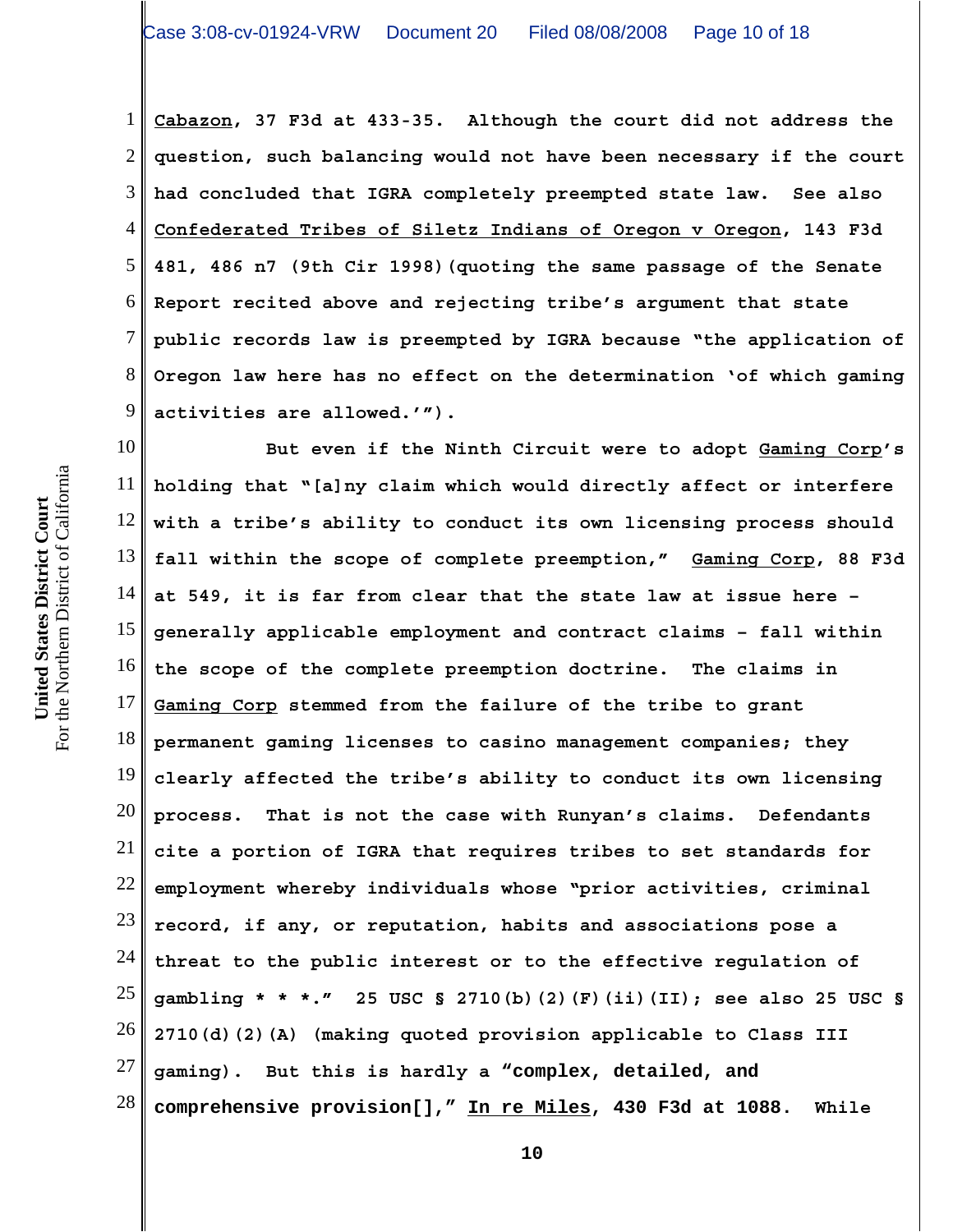1 2 3 4 5 **the IGRA requires the creation of standards for employment, it does not create any remedies for resolving disputes. Nothing about IGRA suggests that Congress intended IGRA completely to preempt all state regulation of employment relationships in Indian gaming facilities.** 

6 7 8 9 10 11 12 13 **Accordingly, the court declines to hold that IGRA completely preempts Runyan's state law claims. To the extent that Runyan's prosecution of his claims would be incompatible or would interfere with specific federal and tribal interests, defendants may be able to assert a preemption defense, see New Mexico v Mescalero Apache Tribe, 462 US 324, 334 (1983), but the preemptive force of IGRA is not so strong as to convert Runyan's claims themselves into federal questions.** 

**B**

16 17 18 19 20 21 22 23 24 25 26 **Defendant next contends that federal subject matter jurisdiction exists because Runyan's wrongful termination in violation of public policy claim necessarily depends on the two sources of public policy stated in Runyan's complaint: a federal bankruptcy provision and two rules promulgated under the Exchange Act. Doc #11 at 14-16. This argument is based on the proposition that when a complaint does not allege any federal causes of action, federal jurisdiction "may still lie if 'it appears that some substantial, disputed question of federal law is a necessary element of one of the well-pleaded state claims[.]'" Rains, 80 F3d at 345 (quoting Franchise Tax Bd, 463 US at 13).** 

27 28 **Runyan's wrongful discharge in violation of public policy claim is based on California law providing that "while an at-will**

14

15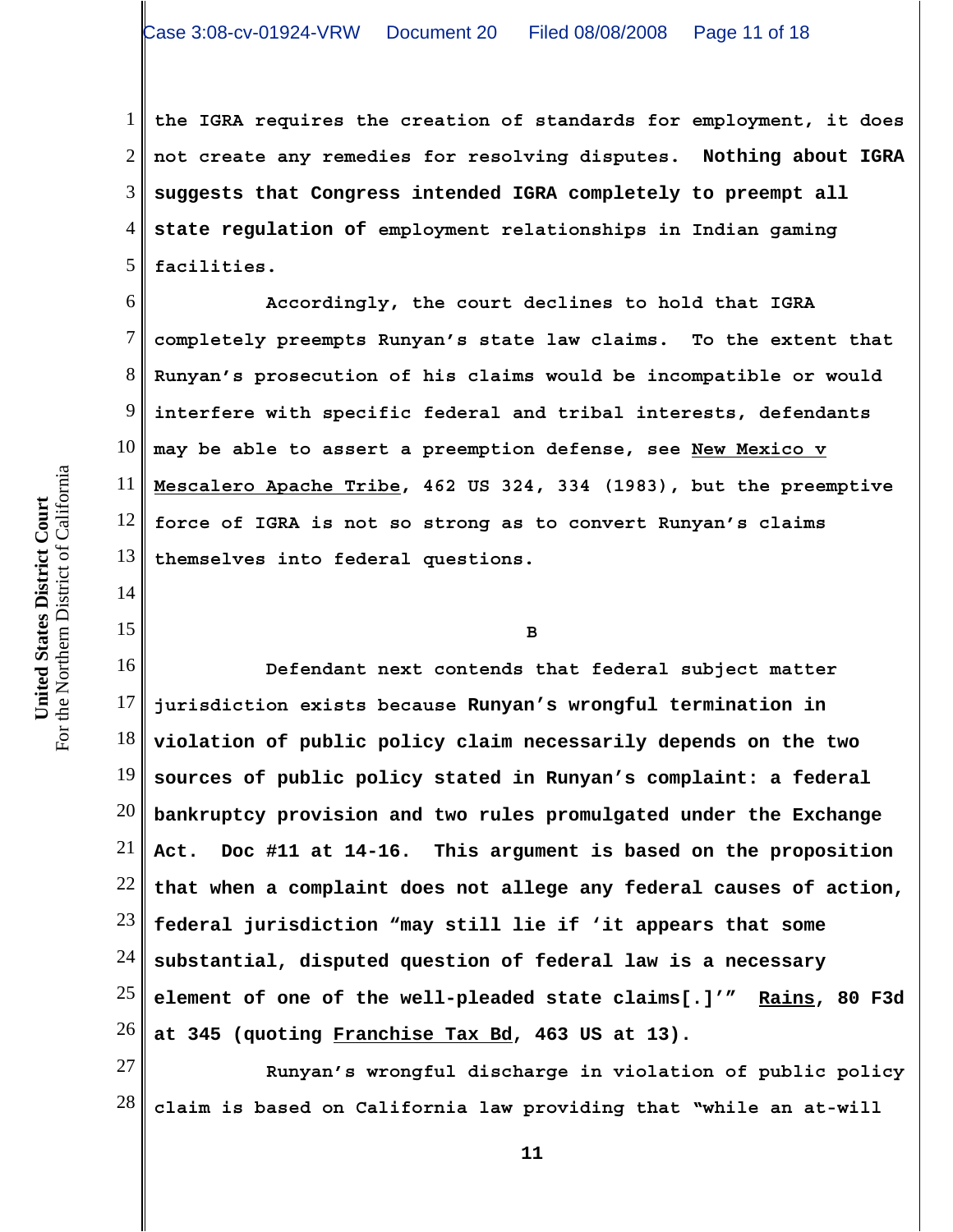1 2 3 4 5 6 **employee may be terminated for no reason, or for an arbitrary or irrational reason, there can be no right to terminate for an unlawful reason or a purpose that contravenes fundamental public policy." Gantt v Sentry Insurance, 1 Cal 4th 1083, 1094 (1992), overruled on other grounds by Green v Ralee Engineering Co, 19 Cal 4th 66, 80 (1998).**

7 8 9 10 11 12 13 14 15 **The Ninth Circuit has addressed a case in which a defendant removed a state action to federal court based on California's wrongful termination in violation of public policy cause of action. In Rains, the plaintiff's complaint listed Title VII as well as several California constitutional and statutory provisions to establish the basis for a public policy against religious discrimination in employment. Rains, 80 F3d at 343. The court held that the case should have been remanded to the state court:** 

**The invocation of Title VII as a basis for establishing an element of a state law cause of action does not confer federal question jurisdiction when the plaintiff also invokes a state constitutional provision or a state statute that can and does serve the same purpose. \* \* \* When a claim can be supported by alternative and independent theories – one of which is a state law theory and one of which is a federal law theory – federal question jurisdiction does not attach because federal law is not a necessary element of the claim.**

22 **Rains, 80 F3d at 345-46.**

23 24 25 26 27 28 **Grasping onto this language, defendants argue that because Runyan's complaint cites only federal law as a source of the public policies that were allegedly violated, federal law is a necessary element of the claim. Doc #11 at 16. Runyan counters that the public policies violated by his termination are not necessarily grounded solely in the cited federal laws. Doc #12 at**

16

17

18

19

20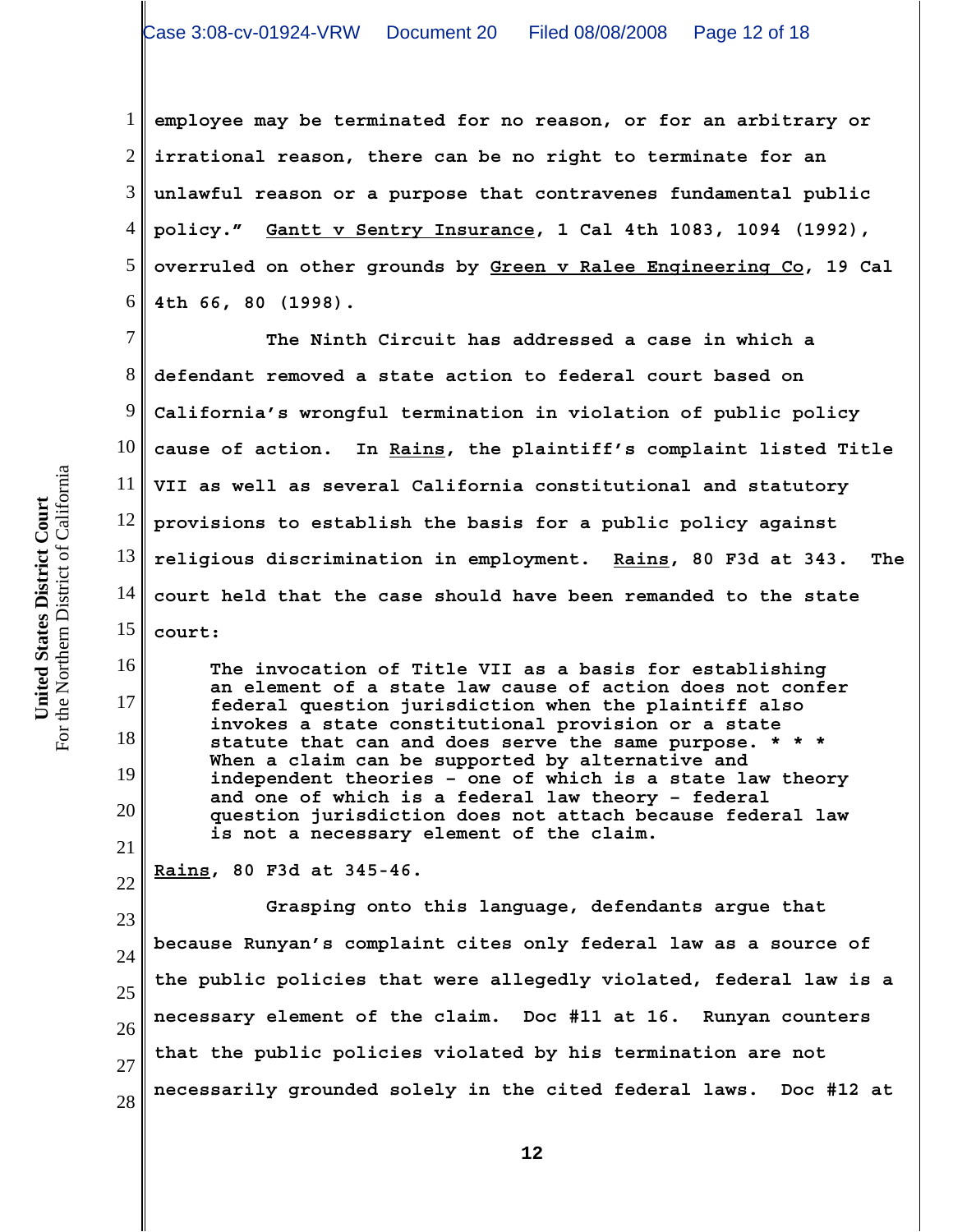1 2 3 4 5 6 7 8 9 10 **5. Runyan seems to be implying that the public policies he alleges defendants violated – apparently, policies against retaliation for disclosure of securities violations and against discrimination against bankruptcy debtors – could be based on as-yet unspecified state law and therefore that federal law is not a necessary element of his claim. The court need not resolve this particular dispute, however, because the federal questions raised by Runyan's reference to bankruptcy law and the Exchange Act rules are not substantial, as they must be if they are to confer federal subject matter jurisdiction.**

11 12 13 14 15 16 17 **In Merrell Dow Pharmaceuticals v Thompson, 478 US 804 (1986), the Supreme Court considered whether a state court negligence lawsuit against a drug manufacturer presented a federal question merely because it was based in part on the theory that the manufacturer's alleged violation of federal labeling standards constituted negligence. The Court determined that federal question jurisdiction did not lie:**

20 **We simply conclude that the congressional determination that there should be no federal remedy for the violation of this federal statute is tantamount to a congressional conclusion that the presence of a claimed violation of the statute as an element of a state cause of action is insufficiently "substantial" to confer federal-question jurisdiction.**

22 23 24 25 26 27 28 **Merrell Dow, 478 US at 814. The implication of Merrell Dow appears to be that if the federal public policies alleged as an element of Runyan's claim do not have federal remedies for their violation, then they probably do not confer federal question jurisdiction. Runyan cites 11 USC § 525 as grounds for his argument that defendants' stated grounds for terminating him, his "prospective petition" for bankruptcy, Doc #1-3 at ¶46, were a**

18

19

21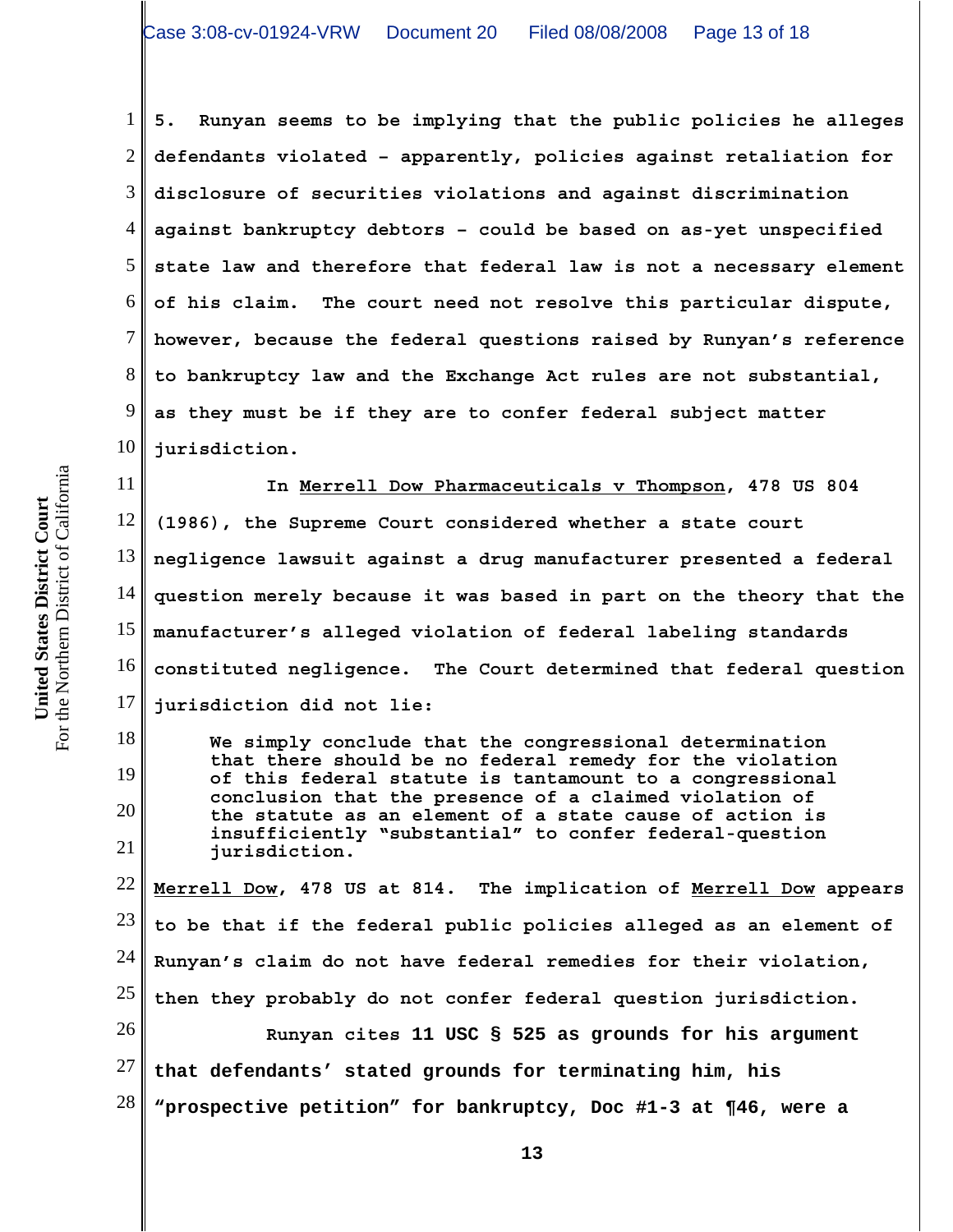1 2 3 4 5 6 7 8 9 10 11 12 13 14 15 16 17 **violation of public policy. Runyan's argument, apparently, is that 11 USC § 525, which outlaws discrimination by employers against "an individual who is or has been a debtor under this title," 11 USC § 525(a),(b), establishes a fundamental public policy against discrimination against bankruptcy debtors. While the parties do not dispute that 11 USC § 525 creates a private right of action for its violation, the Ninth Circuit has held that the legislation provides no remedy for individuals who are merely prospective bankruptcy debtors. In re Majewski, 310 F3d 653, 656 (9th Cir 2002). Runyan does not allege that the stated cause for his termination was that he had filed for bankruptcy, but rather his status as a prospective filer. While Runyan is free to argue in state court that termination due to his status as a prospective filer is nonetheless a violation of public policy, there being no federal remedy for such a "violation," Merrell Dow suggests that Runyan's reliance on bankruptcy law does not raise a substantial federal question.**

18 19 20 21 22 23 24 25 26 27 28 **The other federal laws cited by Runyan in support of his wrongful termination in violation of public policy claim are Exchange Act Rules 13a-15(e), 17 CFR § 240.13a-15(e), and 15d-15(e), 17 CFR § 240.15d-15(e), which relate to disclosure controls and procedures applicable to securities issuers such as RREA. Runyan apparently relies on these rules for the proposition that by terminating him for disclosing to the RREA Board his concerns about Hopkins's improper activities and Hopkins's nondisclosure of those activities, defendants violated public policy favoring disclosure. Defendants concede that the Exchange Act rules cited by Runyan do not give rise to a private federal cause of action. Doc #11 at 22.**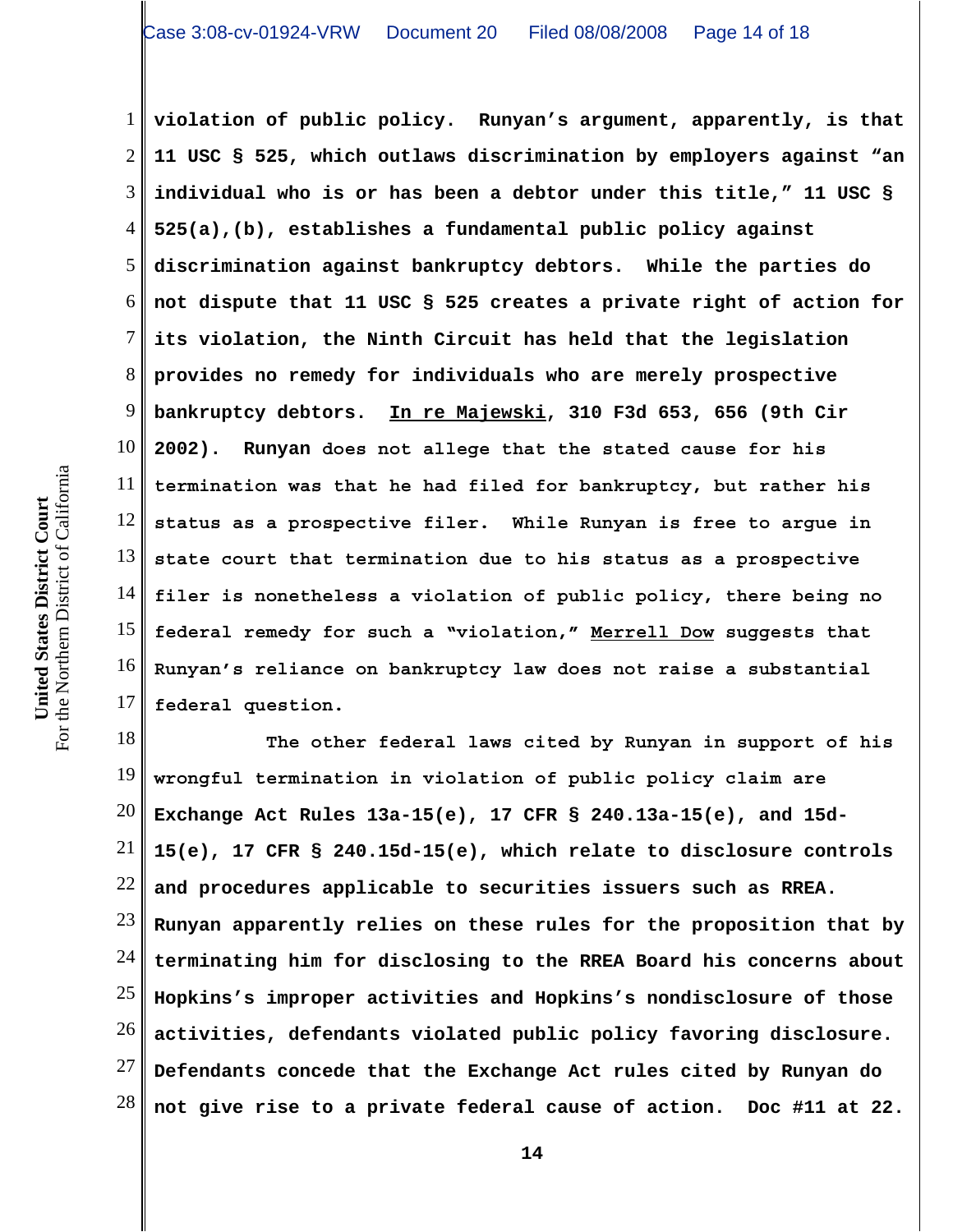1 2 3 **Accordingly, under the Merrell Dow rule discussed above, it appears that Runyan's citation to Exchange Act rules do not confer federal question jurisdiction on his claim.**

4 5 **Defendants point out that the Supreme Court has expanded on and softened its holding in Merrell Dow:**

**Merrell Dow should be read in its entirety as treating the absence of a federal private right of action as evidence relevant to, but not dispositive of, the "sensitive judgments about congressional intent" that § 1331 requires."**

9 10 **Grable & Sons Metal Prods v Darue Engineering & Manufacturing, 545 US 308, 318 (2005).**

11 12 13 14 15 16 17 18 19 20 21 22 23 24 25 **Defendants' reliance on Grable is unavailing, however. In Grable, the Supreme Court upheld removal jurisdiction over a state-law quiet title action in which the basis of the claim was that the IRS's seizure of the property at issue had been invalid due to notice problems. Grable, 545 US at 310-11. The Court held that jurisdiction existed despite the absence of a federal quiet title cause of action in part because "it is the rare state quiet title action that involves contested issues of federal law. Consequently jurisdiction over actions like Grable's would not materially affect, or threaten to affect, the normal currents of litigation." Grable, 545 US at 319 (internal citation omitted). But according to the Court, allowing federal question jurisdiction over cases like Merrell Dow would be problematic: For if the federal labeling standard without a federal cause of action could get a state claim into federal court, so could any other federal standard without a**

**federal cause of action. And that would have meant a tremendous number of cases. One only needed to consider the treatment of**

**federal violations generally in garden variety state tort law. "The violation of federal statutes and regulations is commonly given negligence per se effect in state tort**

For the Northern District of California For the Northern District of California United States District Court **United States District Court**

6

7

8

26

27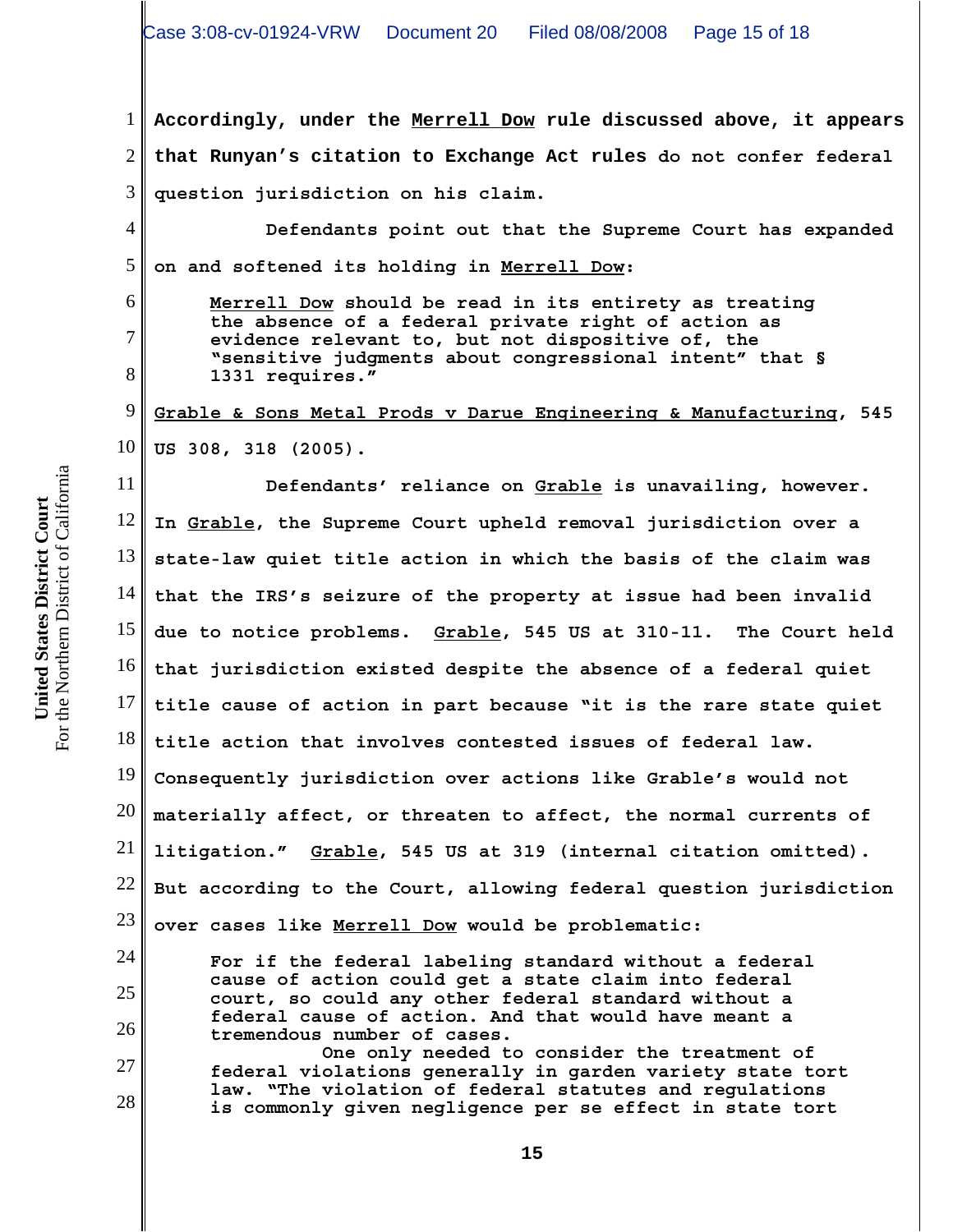**proceedings." Restatement (Third) of Torts § 14, Reporters' Note, Comment a, p 195 (Tent Draft No 1, Mar 28, 2001). A general rule of exercising federal jurisdiction over state claims resting on federal mislabeling and other statutory violations would thus have heralded a potentially enormous shift of traditionally state cases into federal courts.**

**Grable, 545 US at 318-19 (internal citation omitted).**

10 12 **Runyan's wrongful termination in violation of public policy claim is analogous to the negligence claim at issue in Merrell Dow. It is a state law claim based on federal standards of conduct. Even though Runyan likely could have cited state law as a basis for the alleged public policy violations, he did not. That circumstance should not and does not open the door to federal court. If the court held otherwise, any non-diverse plaintiff could bring a garden variety state-law employment dispute in federal court by simply alleging that the termination violated public policy as defined by one of any number of federal standards. The "potentially enormous shift of traditionally state cases into federal courts," Grable, 545 US at 319, that might ensue is exactly the result the Supreme Court suggests must be avoided. Accordingly, the court declines to assert subject matter jurisdiction on the basis of the federal laws implicated by Runyan's wrongful termination in violation of public policy claim.**

23 24 25 26 27 28 **Defendants also argue that federal subject matter jurisdiction is somehow present because Runyan has alleged violations of federal securities laws and the federal district courts have exclusive of violations of those laws. Doc #11 at 23; see 15 USC §78aa. This argument has no merit. Runyan does not seek redress for defendants' alleged violations of the securities**

For the Northern District of California For the Northern District of California United States District Court **United States District Court**

1

2

3

4

5

6

7

8

9

11

13

14

15

16

17

18

19

20

21

22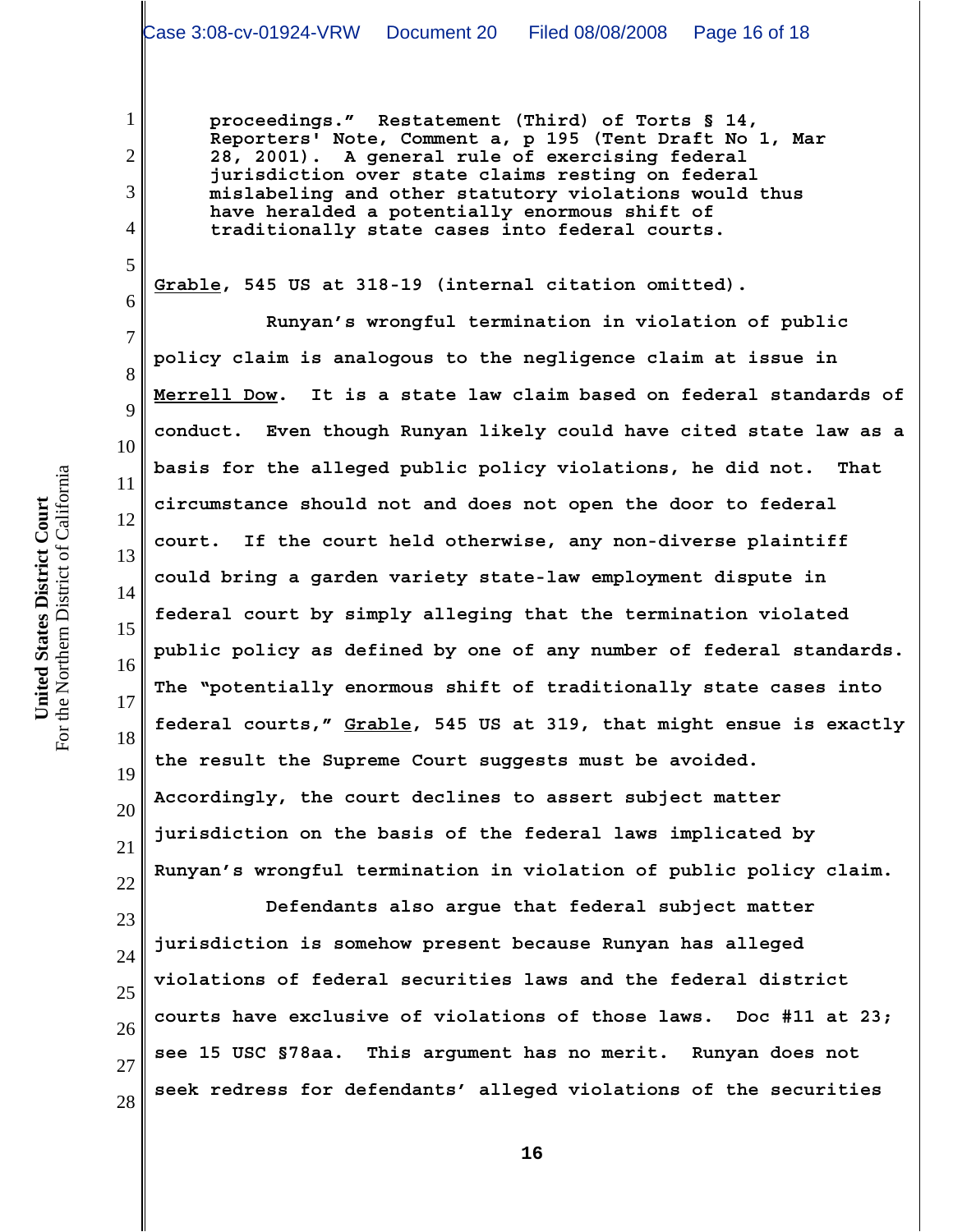1 2 3 4 **laws. He has alleged contract and tort causes of action based on state law; the fact that Runyan argues that his allegations of securities violations led to his termination does not transform his claims into federal securities claims.**

**C**

7 8 9 10 11 12 13 14 15 16 17 18 19 20 21 22 23 24 25 26 **Finally, defendants argue that federal question jurisdiction exists because Runyan's complaint necessarily implicates the tribal-state compact, the IGRA and federal common law. Doc #11 at 17-19. Defendants fail to meet their burden of establishing that "some substantial, disputed question of federal law is a necessary element of one of the well-pleaded state claims[.]'" Rains, 80 F3d at 345 (9th Cir 1996)(quoting Franchise Tax Bd, 463 US at 13). Rather than explain exactly what substantial and disputed questions based on the compact, IGRA or federal common law are necessary elements of any of Runyan's claims, defendants merely argue that these sources of federal law must be engaged in order to adjudicate Runyan's dispute. See, e g, Doc #11 at 17. This is likely true, but defendants have not explained how these issues are necessary elements of Runyan's claims rather than grounds for defenses such as preemption and sovereign immunity. As discussed above, a case cannot be removed to federal court on the basis of a federal defense. Caterpillar, 482 US at 392. The court declines to assert jurisdiction simply because as yet ill-defined issues relating to the compact, IGRA and federal common law may arise in this litigation.**

For the Northern District of California For the Northern District of California United States District Court **United States District Court**

5

6

27

28